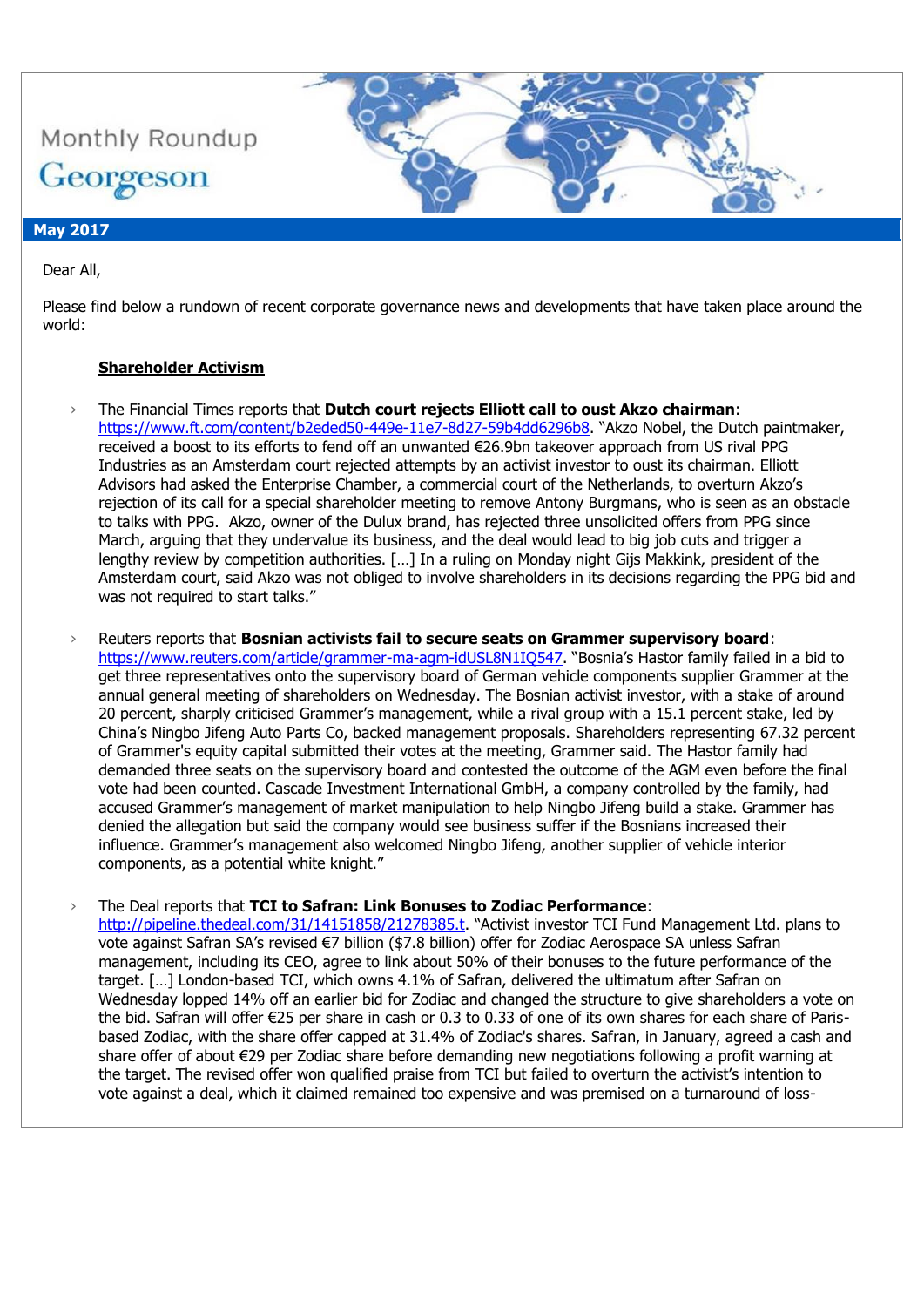making Zodiac that TCI doubts Safran's management can deliver."

- › Bloomberg reports that **Whole Foods Investors Applaud Shake-Up, But Jana Isn't Satisfied**: [https://www.bloomberg.com/news/articles/2017-05-10/whole-foods-said-to-shake-up-board-in-response-to](https://www.bloomberg.com/news/articles/2017-05-10/whole-foods-said-to-shake-up-board-in-response-to-jana-pressure)[jana-pressure](https://www.bloomberg.com/news/articles/2017-05-10/whole-foods-said-to-shake-up-board-in-response-to-jana-pressure). "Whole Foods Market Inc. shareholders are cheering the company's efforts to overhaul its board, cut costs and reignite sales. But Jana Partners, which has been pushing for a shake-up, isn't yet satisfied. The activist investor is maintaining a wait-and-see attitude in the wake of the changes, which include the appointment of five independent directors and a new chairman. Whole Foods had hoped to reach a truce with the firm, which announced a 8.3 percent stake in the supermarket chain last month. But Jana rejected the idea, preferring instead to keep its options open. Whole Foods co-founder John Mackey is under pressure to prove he can mount a turnaround after seven quarters of sliding sales. When it disclosed its holding in the company in April, Jana vowed to push for big changes – including a possible sale of the business."
- › The Independent reports that **Nearly 94% of Shell shareholders reject emissions reduction target in line with Paris climate agreement**: [http://www.independent.co.uk/environment/shell-shareholders-94](http://www.independent.co.uk/environment/shell-shareholders-94-per-cent-emissions-reduction-target-reject-paris-agreement-climate-change-a7751681.html) [per-cent-emissions-reduction-target-reject-paris-agreement-climate-change-a7751681.html](http://www.independent.co.uk/environment/shell-shareholders-94-per-cent-emissions-reduction-target-reject-paris-agreement-climate-change-a7751681.html). "Shareholders at the oil giant's annual general meeting at The Hague spent hours questioning Shell's board members, who said that while the company supported the Paris agreement, setting company targets was 'not in the best interest of the company'. However, in a vote, nearly 94 per cent of shareholders rejected the idea of setting and adhering to emissions targets. Chief executive Ben van Beurden insisted Shell was making progress in lowering its emissions." Bloomberg reports that **Occidental Holders Override Board in Approving Climate Proposal**: [https://www.bloomberg.com/news/articles/2017-05-12/blackrock-to-back-climate](https://www.bloomberg.com/news/articles/2017-05-12/blackrock-to-back-climate-shareholder-proposal-at-occidental)[shareholder-proposal-at-occidental](https://www.bloomberg.com/news/articles/2017-05-12/blackrock-to-back-climate-shareholder-proposal-at-occidental). "Occidental Petroleum Corp.'s shareholders approved a proposal Friday to require the oil and gas exploration company to report on the business impacts of climate change, marking the first time such a proposal has passed over the board's objections. The resolution, initiated by a group of investors including the California Public Employees' Retirement System, received more than 50 percent of the votes at Occidental's shareholder meeting in Houston on Friday, according to spokesmen for the company and Calpers." See the Calpers statement here: [https://www.calpers.ca.gov/page/newsroom/calpers](https://www.calpers.ca.gov/page/newsroom/calpers-news/2017/climate-risk-reporting-passes-occidental-petroleum)[news/2017/climate-risk-reporting-passes-occidental-petroleum.](https://www.calpers.ca.gov/page/newsroom/calpers-news/2017/climate-risk-reporting-passes-occidental-petroleum)

› The Economist reports about **A boss's guide to fending off an activist attack**: [http://www.economist.com/news/business/21721953-activist-funds-have-moved-being-gobby-bad-boys](http://www.economist.com/news/business/21721953-activist-funds-have-moved-being-gobby-bad-boys-markets-bosss-guide-fending)[markets-bosss-guide-fending](http://www.economist.com/news/business/21721953-activist-funds-have-moved-being-gobby-bad-boys-markets-bosss-guide-fending). "Instead of getting angry, CEOs need to get even. Schumpeter has put together a battle drill on how to cope with activists. It has four elements: know the enemy; prepare for them to attack; smother them with sincerity; and make concessions if you have to. Start with understanding activists, who play a useful role. As money flows into low-cost index funds, the job of scrutinising firms is being outsourced to a few dozen specialist vehicles. These analyse firms and seek the backing of the 'lazy' money. A small fund with a good idea can win support to oust a big firm's board. […] Preparing for the possibility of an activist attack is essential. As well as running the firm properly, that means getting closer to your other shareholders. Even companies under no obvious threat do this. For example, in 2016 and early 2017 members of Bank of America's board of directors met or spoke by phone with investors representing 29% of the bank's shareholder base."

› The Financial Times reports that **Elliott brings a 'prosecutorial' approach to activist investing**: <https://www.ft.com/content/541d8f8e-3a3e-11e7-821a-6027b8a20f23>. "If Hitachi, the Japanese conglomerate, thought it would be a routine matter to buy out the remaining investors in an Italian rail signalling equipment company where it had just become the largest shareholder, then it did not reckon on Paul Singer's Elliott Management. For the past two years, Hitachi's planned takeover of Ansaldo STS has been under a multi-pronged legal attack, orchestrated by Elliott, that has included multiple complaints to the Italian markets regulator, a complaint to the country's auditing board and a lawsuit. For Elliott, this is business as usual. The \$32.8bn fund and its billionaire Republican donor founder are an anomaly among activist hedge funds because of their readiness for a very protracted fight and the very broad legal tools they employ to win. Elliott is battling on multiple fronts. It is demanding, among other things, that BHP Billiton spin off its US petroleum business, Akzo Nobel accept a takeover offer and Samsung break itself up. Last week it disclosed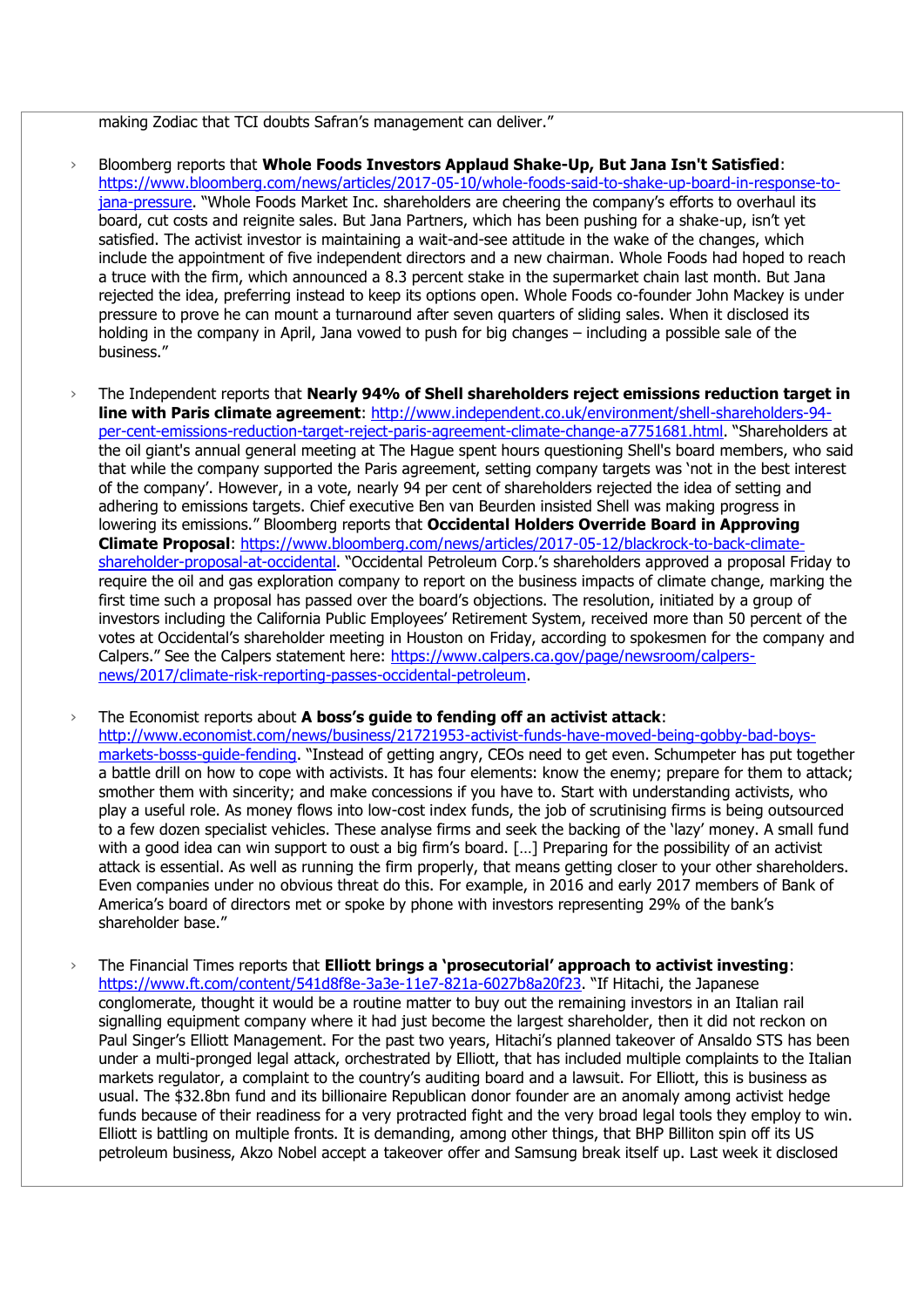an activist stake in Gigamon, a network-monitoring company."

› The Australian Financial Review reports **Expect more shareholder activism Down Under, warns Credit Suisse**: [http://www.afr.com/business/banking-and-finance/hedge-funds/expect-more-shareholder-activism](http://www.afr.com/business/banking-and-finance/hedge-funds/expect-more-shareholder-activism-credit-suisse-20170522-gwadww)[credit-suisse-20170522-gwadww](http://www.afr.com/business/banking-and-finance/hedge-funds/expect-more-shareholder-activism-credit-suisse-20170522-gwadww). "Chris Young of Credit Suisse says it was inevitable that activist hedge funds would target Australian companies. He adds that the investment bank's research suggests that BHP Billiton will not be the only Australian company to attract the interest of activists. Young says the best defence against activists is for a company to ensure that it has the support of key shareholders. He also notes that the relatively small size of the Australian market means activist funds may get less traction than in the much larger US market."

#### **Europe…**

› The Official Journal of the European Union **has published the new Shareholder Rights Directive (Directive (EU) 2017/828)**: [http://eur-lex.europa.eu/legal](http://eur-lex.europa.eu/legal-content/EN/TXT/PDF/?uri=CELEX:32017L0828&from=EN)[content/EN/TXT/PDF/?uri=CELEX:32017L0828&from=EN](http://eur-lex.europa.eu/legal-content/EN/TXT/PDF/?uri=CELEX:32017L0828&from=EN). The Directive is "aimed at strengthening shareholders' engagement in big European companies": [http://www.consilium.europa.eu/en/press/press](http://www.consilium.europa.eu/en/press/press-releases/2017/04/03-shareholder-rights-eu-companies/)[releases/2017/04/03-shareholder-rights-eu-companies/](http://www.consilium.europa.eu/en/press/press-releases/2017/04/03-shareholder-rights-eu-companies/). "The directive will encourage transparent and active engagement by shareholders of listed companies by reviewing the current Shareholders' Rights Directive (2007/36/EC). The financial crisis revealed that shareholders in many cases supported managers' excessive short-term risk taking. The revised directive is intended to redress this situation and contribute to the sustainability of companies, which will result in growth and job creation. The new directive establishes specific requirements in order to encourage shareholder long-term engagement and increase transparency. These requirements apply to: 1) remuneration of directors; 2) identification of shareholders; 3) facilitation of exercise of shareholders rights; 4) transmission of information; 5) transparency for institutional investors, asset managers and proxy advisors; and, 6) related party transactions. […] Member states will have up to two years to incorporate the new provisions into domestic law."

#### **…and beyond**

- › The Financial Times reports that **BlackRock defeats investor challenge over pay policy**: <https://www.ft.com/content/f0311d3e-4162-11e7-82b6-896b95f30f58>. "BlackRock has warded off an attempt to force the world's largest asset manager to harden its stance on executive pay, after winning over the vast majority of shareholders at its annual general meeting. The New York-based fund house was targeted ahead of its shareholder meeting by Steve Silberstein, the millionaire philanthropist, over the asset manager's voting record on executive pay. His concern was that BlackRock, which has a stake in thousands of companies globally, votes in favour of management pay proposals too often and has a more lenient voting record than many of its competitors. Mr Silberstein, a BlackRock client and shareholder, lodged a proposal calling on the fund house to issue a report outlining how it would bring its voting practices 'in line with its stated principle of linking executive compensation and performance'. He filed a similar proposal last year. BlackRock, which oversees \$5.4tn of assets, recommended that shareholders reject the motion, as did three influential advisers to large investors. The motion was rejected by approximately 97 per cent of shareholders, according to preliminary figures."
- › The International Corporate Governance Network (ICGN) has published a paper entitled **Share buybacks and their governance implications**: [https://www.icgn.org/sites/default/files/2\\_May%202017%20Share%20buybacks%20and%20their%20govern](https://www.icgn.org/sites/default/files/2_May%202017%20Share%20buybacks%20and%20their%20governance%20implications%202.pdf) [ance%20implications%202.pdf](https://www.icgn.org/sites/default/files/2_May%202017%20Share%20buybacks%20and%20their%20governance%20implications%202.pdf). "The Viewpoint report […] examines the arguments in favour or against the use of share buy-backs as an instrument for managing capital. It identifies critical questions that should be asked by shareholders and boards around share buy-backs, particularly in relation to capital allocation, calculation of net present value and impact on remuneration." See the full document here: [https://gallery.mailchimp.com/0acb1a2e7e8d9ea8bb9a9fc1d/files/a7eba777-92b8-40aa-af5c-](https://gallery.mailchimp.com/0acb1a2e7e8d9ea8bb9a9fc1d/files/a7eba777-92b8-40aa-af5c-847a7a05cdd1/ICGN_Viewpoint_Sharebuybacks_and_their_governance_implications_May_2017.pdf)[847a7a05cdd1/ICGN\\_Viewpoint\\_Sharebuybacks\\_and\\_their\\_governance\\_implications\\_May\\_2017.pdf.](https://gallery.mailchimp.com/0acb1a2e7e8d9ea8bb9a9fc1d/files/a7eba777-92b8-40aa-af5c-847a7a05cdd1/ICGN_Viewpoint_Sharebuybacks_and_their_governance_implications_May_2017.pdf)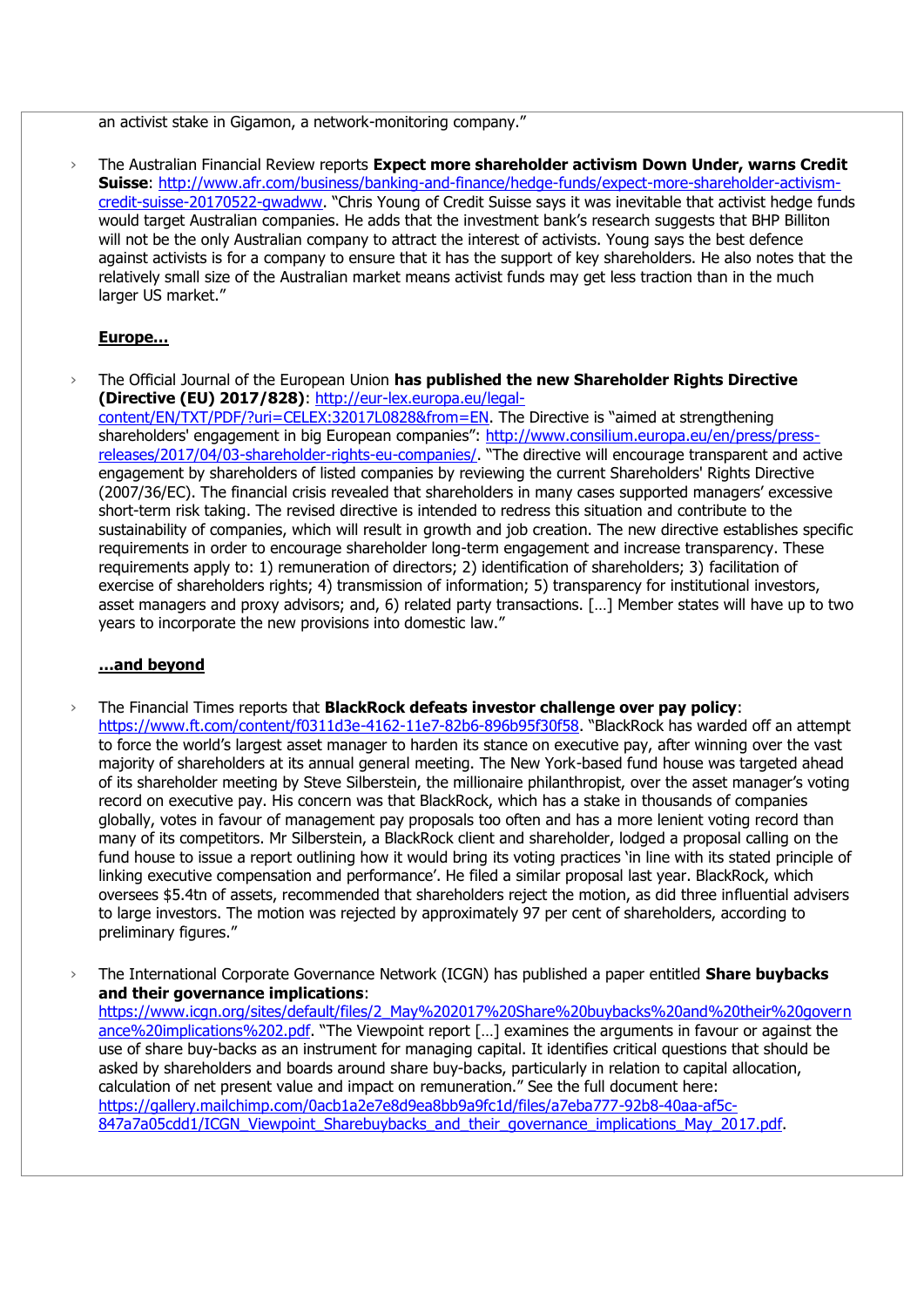› City A.M. has published an essay entitled **Why the rise and rise of passive funds should strengthen corporate governance**: [http://www.cityam.com/263818/why-rise-and-rise-passive-funds-should](http://www.cityam.com/263818/why-rise-and-rise-passive-funds-should-strengthen-corporate)[strengthen-corporate](http://www.cityam.com/263818/why-rise-and-rise-passive-funds-should-strengthen-corporate). "In a way passive funds also have more reason to be active with management than active funds. An active fund can simply sell shares when management misbehaves or makes a foolish decision. A passive fund has to hold, and has every reason to want to help the company improve. Some active managers go short of shares, where they actually want the company to do badly. The passive manager wants all the shares in the index he seeks to replicate to do well. A group of US academics has examined the impact of passive investors on US shares. In a couple of studies, Gormley, Keim and Appel have found that companies with a higher proportion of passive shareholders tend to have more independent directors and to be under more pressure to have shareholder friendly governance. They also found that a 10 per cent increase in passive ownership can lead to a better return on assets, from their study of the Russell 2000 companies. Apparently passive houses are more likely to vote against management proposals as well as voting for activist demands for better governance. In short, there is growing interest by institutional shareholders across the board in voting on big corporate decisions like mergers or disposals, and to take a view on the level of management pay and its relationship to company performance."

### **UK**

- › The Guardian reports that **Pearson shareholders reject chief executive's £1.5m pay package**: [https://www.theguardian.com/business/2017/may/05/pearson-shareholders-reject-pay-revolt-john-fallon.](https://www.theguardian.com/business/2017/may/05/pearson-shareholders-reject-pay-revolt-john-fallon) "More than six out of 10 Pearson shareholders have voted against the £1.5m pay package awarded to the embattled chief executive, John Fallon, after the educational publisher reported the largest annual loss in its history. Fallon received a 20% pay rise last year, including a bonus of £343,000, despite the company recording a record loss of £2.6bn. Disgruntled investors expressed their anger at the company's annual general meeting in London on Friday, with 61% voting to reject the remuneration report and nearly 7% abstaining in the non-binding vote. According to corporate governance group Manifest, the protest was the largest shareholder rebellion at a FTSE100 company since 90% voted against Sir Fred Goodwin's pension arrangements at Royal Bank of Scotland in 2009."
- › MarketWatch reports that **Inmarsat to review exec pay after shareholder vote**: [http://www.marketwatch.com/story/inmarsat-to-review-exec-pay-after-shareholder-vote-2017-05-04.](http://www.marketwatch.com/story/inmarsat-to-review-exec-pay-after-shareholder-vote-2017-05-04) The Telegraph reports that **Ladbrokes shareholders bet against directors' pay**: [http://www.telegraph.co.uk/business/2016/05/05/ladbrokes-shareholders-bet-against-directors-pay/.](http://www.telegraph.co.uk/business/2016/05/05/ladbrokes-shareholders-bet-against-directors-pay/) City A.M. reports that **Balfour Beatty receives a slap on the wrist from shareholders over its pay policy at its AGM**: [http://www.cityam.com/265019/balfour-beatty-receives-slap-wrist-shareholders-over-its.](http://www.cityam.com/265019/balfour-beatty-receives-slap-wrist-shareholders-over-its) The Telegraph reports that **Shipbroker Clarkson caught up in shareholder storm over bosses' pay**: [http://www.telegraph.co.uk/business/2017/05/12/shipbroker-clarkson-caught-shareholder-storm-bosses-pay/.](http://www.telegraph.co.uk/business/2017/05/12/shipbroker-clarkson-caught-shareholder-storm-bosses-pay/) The Guardian reports that **Shareholders revolt over executive pay at Foxtons and Paddy Power Betfair**: [https://www.theguardian.com/business/2016/may/18/shareholders-revolt-executive-pay-foxtons](https://www.theguardian.com/business/2016/may/18/shareholders-revolt-executive-pay-foxtons-paddy-power-betfair-agms)[paddy-power-betfair-agms.](https://www.theguardian.com/business/2016/may/18/shareholders-revolt-executive-pay-foxtons-paddy-power-betfair-agms) Reuters reports that **Hedge fund Man Group hit by new investor rebellion over pay**: [http://uk.reuters.com/article/us-man-group-agm-idUKKBN1811NI.](http://uk.reuters.com/article/us-man-group-agm-idUKKBN1811NI) The Telegraph reports that **Investors protest Johnston Press bonus plans despite abandoned increases**: [http://www.telegraph.co.uk/business/2017/05/22/investors-protest-johnston-press-bonus-plans-despite](http://www.telegraph.co.uk/business/2017/05/22/investors-protest-johnston-press-bonus-plans-despite-abandoned/)[abandoned/.](http://www.telegraph.co.uk/business/2017/05/22/investors-protest-johnston-press-bonus-plans-despite-abandoned/)
- › The Financial Times reports that **Auditor merry-go-round fails to shake-up cosy market**: <https://www.ft.com/content/1bed176a-3f98-11e7-9d56-25f963e998b2>. "For the first time in three decades, BT is planning to switch its auditor, accelerating a plan to replace PwC after an accounting scandal at the telecoms group's Italian division. But despite the audit job being worth around £9m a year, competition is limited. There are only two viable candidates. BT's problem is symptomatic of Britain's audit market, which is overwhelmingly dominated by four firms – EY, Deloitte, KPMG and PwC – and often perceived as hamstrung by conflicts of interest. Despite new regulation designed to increase choice and competition, the so-called big four audit 98 per cent of FTSE 350 companies."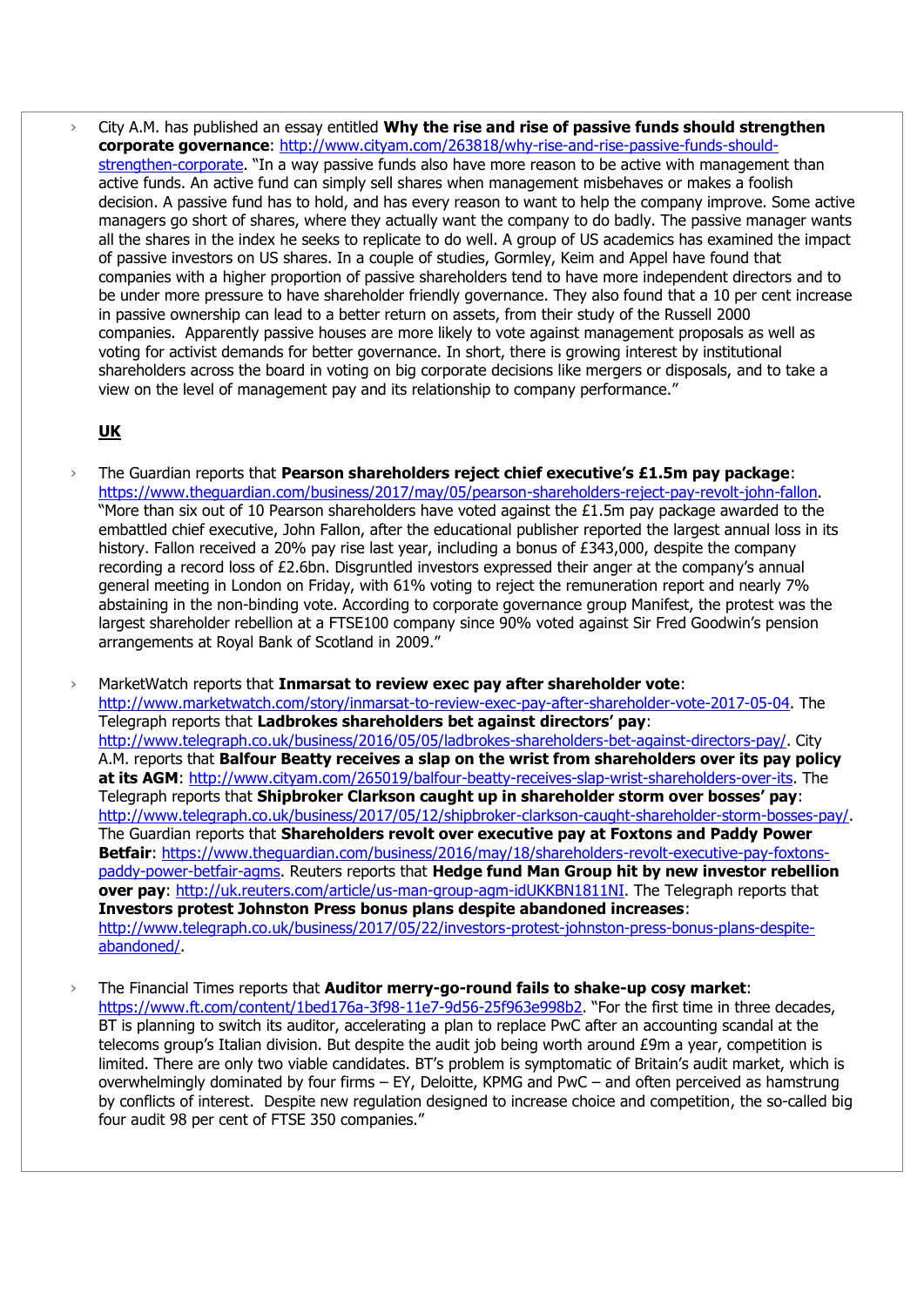- › Sky News reports that **Investors need bigger say to tackle executive pay - IoD**: <http://news.sky.com/story/investors-need-bigger-say-to-tackle-executive-pay-iod-10870888>. "The next government should give investors a bigger say on pay levels at listed companies to help restore public trust, according to the Institute of Directors (IoD). The organisation said it recognised that confidence in rewards had been low since the financial crisis, with many shareholder rebellions often resulting in no changes to pay policies. It suggested that if 30% of investors oppose a remuneration report at an annual meeting, the company should have another look and then allow shareholders a fresh vote." See here for the IoD's proposal: [https://www.iod.com/news-campaigns/news/articles/Building-on-our-Corporate-Governance-Lead.](https://www.iod.com/news-campaigns/news/articles/Building-on-our-Corporate-Governance-Lead)
- › The Pre-Emption Group has published its **Monitoring Report**: [https://frc.org.uk/News-and-Events/FRC-](https://frc.org.uk/News-and-Events/FRC-Press/Press/2017/May/The-Pre-Emption-Group-publishes-Monitoring-Report.aspx)[Press/Press/2017/May/The-Pre-Emption-Group-publishes-Monitoring-Report.aspx](https://frc.org.uk/News-and-Events/FRC-Press/Press/2017/May/The-Pre-Emption-Group-publishes-Monitoring-Report.aspx). "The Pre-Emption Group has released a monitoring report looking at implementation of the Statement of Principles and the template resolutions. Over the course of the year the template resolutions and Statement of Principles have generally been followed. The Statement of Principles provides a framework for early and effective dialogue and is supported by The Investment Association and the Pensions and Lifetime Savings Association. However, possible examples of poor consultation or disclosure have been brought to the Group's attention. To assist companies the Group has published an Appendix of Best Practice in Engagement and Disclosure. The Appendix reiterates the Group's view that engagement must address both the spirit and letter of the Statement of Principles. Consultation about proposed issuances must be specific and unequivocal, and the topic of whether or not pre-emption authority is to be utilised must be explicitly addressed." The full document is available here: [https://frc.org.uk/FRC/media/Documents/May%202017/170512-PEG-monitoring](https://frc.org.uk/FRC/media/Documents/May%202017/170512-PEG-monitoring-report.pdf)[report.pdf.](https://frc.org.uk/FRC/media/Documents/May%202017/170512-PEG-monitoring-report.pdf)
- › The Financial Times reports that **FTSE companies avoid shareholder wrath on pay at AGMs**: <https://www.ft.com/content/2e001b72-36f7-11e7-99bd-13beb0903fa3>. "Ahead of this year's shareholder meeting season, investors predicted more fiery and confrontational exchanges than in previous years, as they prepared to take a stand against high executive pay. But British companies have largely dodged the fireworks. Only two big FTSE groups, educational publisher Pearson and housebuilder Crest Nicholson, have lost votes on pay after attempting to push through more generous packages. There have been significant protest votes elsewhere, including at FTSE 100 pharmaceutical group AstraZeneca, satellite operator Inmarsat, and Drax, owner of the UK's largest power plant. Thirteen FTSE 350 groups have recorded dissent votes of more than 20 per cent against their remuneration reports so far this year, according to data from Manifest, the voting agency. But none of these upsets has been as momentous as investors' rejection of Bob Dudley's pay package at BP's shareholder meeting last year, the one-third vote against Sir Martin Sorrell's £70m remuneration at WPP, or the day when FTSE 250 engineer Weir, drugmaker Shire and building materials group CRH all suffered 40 per cent votes against their pay proposals."

# **France**

› The Financial Times has published a letter from Paul Lee (Aberdeen AM's Head of Governance) entitled **'Inner circle' outvoting minority shareholders**: [https://www.ft.com/content/0fbd7e68-3993-11e7-ac89](https://www.ft.com/content/0fbd7e68-3993-11e7-ac89-b01cc67cfeec) [b01cc67cfeec](https://www.ft.com/content/0fbd7e68-3993-11e7-ac89-b01cc67cfeec). "The excellent Lex item on Vivendi ('[Eyes wide shut](https://www.ft.com/content/6f15fe38-370b-11e7-99bd-13beb0903fa3)', May 13) omits one crucial point regarding Vincent Bolloré's control of Vivendi and its decision to purchase for cash the 60 per cent of Havas owned by Groupe Bolloré. Groupe Bolloré owns only 20 per cent of Vivendi's shares. Mr Bolloré is able to wield control of the company – and of its cash pile – because of the French government's gerrymandering. Under the socalled Florange legislation, certain shareholders can claim double voting rights. It is Mr Bolloré's double voting rights that give him effective control of Vivendi, without having offered or paid a control premium. As Lex says, this may not suit minority Vivendi shareholders. [...] Lex advises that investors should avoid Vivendi's shares. Naturally, we do avoid it in our active portfolios. But we are obliged to hold the company in the passive portfolios that we manage for our clients. We are increasingly seeing passive investors exploited by dual class share structures that limit the ownership rights of the bulk of shareholders while allowing an inner circle double or greater multiple voting rights."

› Reuters reports that **AccorHotels shareholders stick to double voting rights**: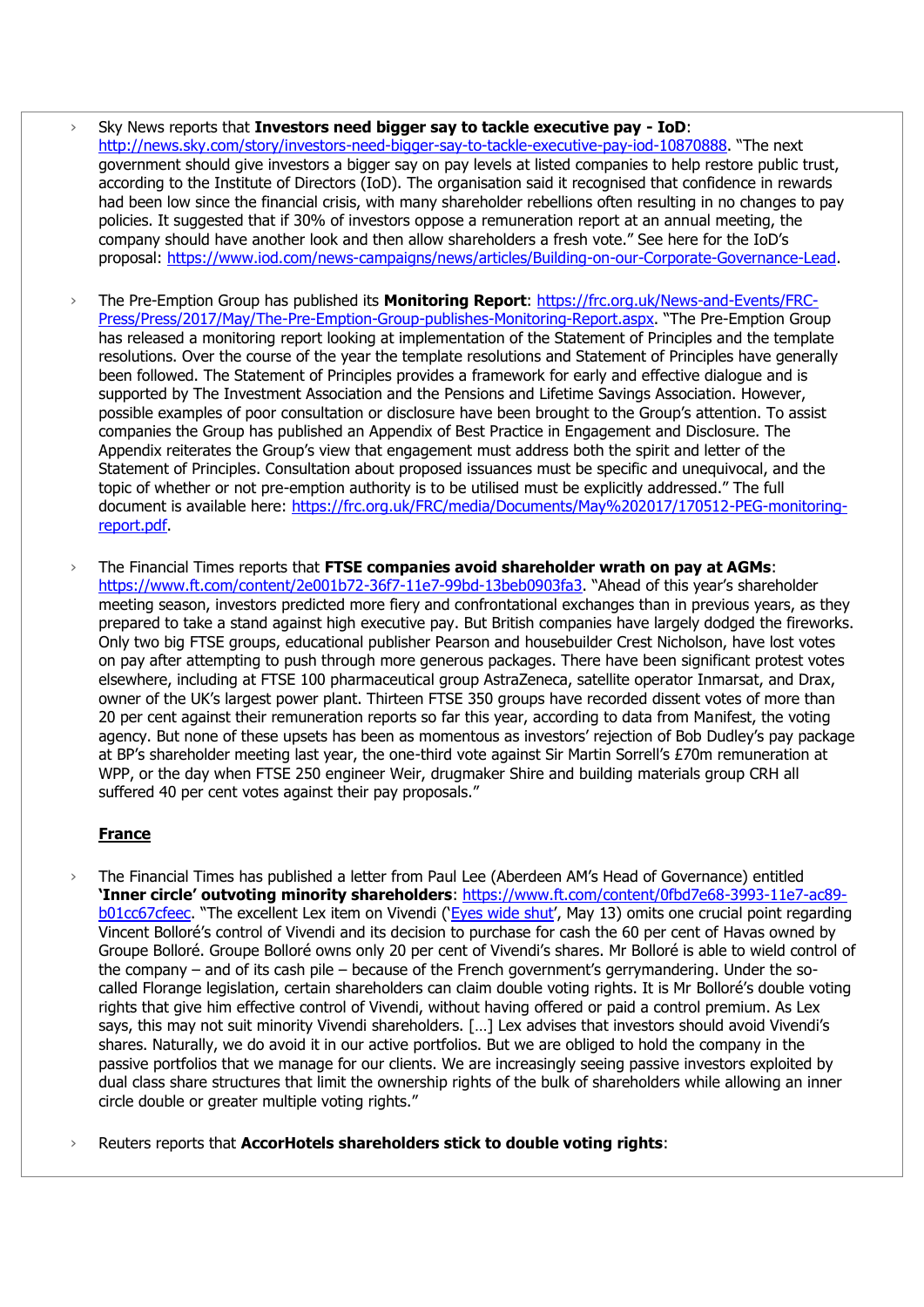<http://www.reuters.com/article/us-accorhotels-agm-sarkozy-idUSKBN1811VJ>. "The shareholders of AccorHotels on Friday granted former French President Nicolas Sarkozy a seat on the board of Europe's largest hotel group, and rejected a bid to block long-term shareholders from getting more double voting rights. […] Europe's largest hotel group has seen some big changes in its shareholder base recently, with investors from China, Saudi Arabia and Qatar now holding a combined 29 percent stake. Soon, these shareholders – which include Chinese competitor Shanghai Jin Jiang – could qualify for double voting rights under the company's rules. This led critics, including French shareholder advisory group Proxinvest, to say this could give them more control over the company without having to pay a premium for that advantage. Proxinvest had advised a group of 14 shareholders, led by Paris-based investment firm PhiTrust and representing 2.3 percent of AccorHotels's capital, which had filed a proposal to block the further granting of double voting rights. The proposal needed a two-thirds majority to be approved but received just 52.36 percent of the votes cast at the meeting."

› Les Echos Investir reports (in French) that **Air Liquide: Le salaire de Benoît Potier manque d'être refusé par les actionnaires ("Air Liquide: Benoît Potier's pay fails to be rejected by shareholders")**: [https://investir.lesechos.fr/actions/actualites/ag-les-synergies-avec-airgas-realisees-aux](https://investir.lesechos.fr/actions/actualites/ag-les-synergies-avec-airgas-realisees-aux-deux-tiers-avant-fin-2017-1671888.php#EhqCtWHt24x2ihLw.99)[deux-tiers-avant-fin-2017-1671888.php#EhqCtWHt24x2ihLw.99](https://investir.lesechos.fr/actions/actualites/ag-les-synergies-avec-airgas-realisees-aux-deux-tiers-avant-fin-2017-1671888.php#EhqCtWHt24x2ihLw.99). "The resolution on the say on pay concerning Benoît Potier was approved only with a narrow majority of 57.82%. In other words, 41.7% of shareholders voted against, presumably reflecting the opposition of many institutional investors. The say on pay of the deputy CEO Pierre Dufour obtained a 'less bad' score of 67.3%. The votes on the future compensation policy scored significantly better at 87.6% and 78.1%."

#### **Germany**

› The Financial Times reports that **Commerzbank shareholders reject plans for shorter AGM notice period**:<https://www.ft.com/content/bdcd4689-9093-383b-b8f3-85f938bdeec8>. "Investors blocked Commerzbank's plans to change the rules around how it convenes shareholder meetings at the bank's annual shareholder meeting in Frankfurt on Wednesday. Germany's second largest lender had wanted to give itself the option in future of shortening the notice period for convening general shareholders meetings to adopt resolutions on a capital increase."

› Reuters reports that **SAP narrowly wins shareholder backing after pay dispute**: <http://www.reuters.com/article/us-sap-agm-vote-idUSKBN1861RQ>. "SAP's supervisory board narrowly won the backing of shareholders at its annual general meeting on Wednesday after criticism of the German software company's executive pay. With almost 70 percent of SAP's share capital represented at the meeting, only 50.49 percent of votes were cast in favor of endorsing the actions of the supervisory board at Europe's largest technology company. Earlier, leading shareholder advisers urged SAP investors not to sign off the supervisory board's actions – a normally routine event at German shareholder meetings that effectively signals investor confidence in the board. Institutional Shareholder Services (ISS) took issue with the supervisory board's refusal to acknowledge any need to improve its remuneration system, despite shareholder discontent. […] About 20 percent of SAP shares are held by co-founders or their family and 56 percent by institutional investors."

› Handelsblatt reports that **Shareholder Revolts Sweep Across Germany**:

<https://global.handelsblatt.com/finance/shareholder-revolts-sweep-across-germany-758814>. "At the end of April, Munich Re only narrowly avoided an embarrassing defeat at its annual shareholders' meeting. The world's largest re-insurance firm wanted the authorization to raise extra capital by diluting shares if and when needed in the coming years. In the end it scraped above the 75-percent threshold of investors needed to back the controversial capital-raising plans. And even that grudging blessing came only after executives scaled back their plans, pledging to increase its capital by a third of their existing share base at most in coming years. Previously they'd asked for a cushion of almost 50 percent."

› The Financial Times reports that **Investors criticise Deutsche Bank at fiery meeting**: <https://www.ft.com/content/65c7f65e-3b9a-11e7-ac89-b01cc67cfeec>. "Deutsche Bank came in for stinging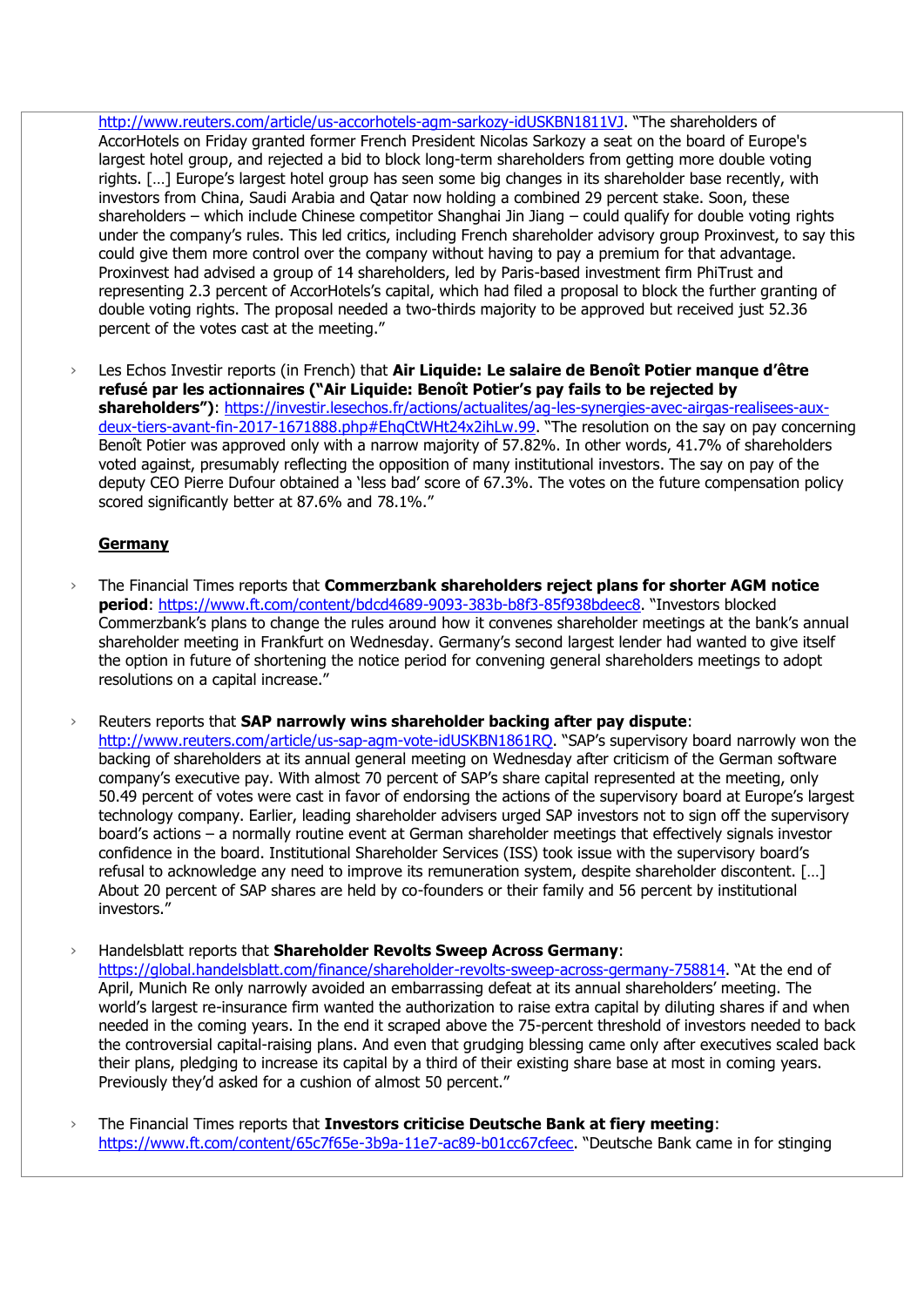criticism from shareholders angry at a decade of painful share price falls, lacklustre returns and high misconduct charges at its annual meeting in Frankfurt on Thursday. Germany's biggest bank endured a turbulent 2016, culminating in a dramatic sell-off in its shares in September, as investors fretted over whether Deutsche had sufficient capital to meet a penalty demanded by US authorities for its alleged mis-selling of mortgage-backed securities in the run-up to the 2007 financial crisis. Deutsche has since settled with the US for far less than feared, and in April raised €8bn in capital in an attempt to lay to rest fears over its financial stability. But at the bank's annual meeting, shareholders expressed a litany of frustrations with its performance. […] But despite their criticism, shareholders backed all the motions that Deutsche had put on the agenda, and rejected a request from a shareholder for three special audits."

# **Ireland**

› The Irish Times reports that **Irish corporate boards stretch the meaning of 'independent'**: [http://www.irishtimes.com/business/work/irish-corporate-boards-stretch-the-meaning-of-independent-](http://www.irishtimes.com/business/work/irish-corporate-boards-stretch-the-meaning-of-independent-1.3071426)[1.3071426](http://www.irishtimes.com/business/work/irish-corporate-boards-stretch-the-meaning-of-independent-1.3071426). "There was much surprise in corporate Ireland last week when Independent News & Media reclassified two of its supposedly 'independent' directors as 'non-independent'. This came following inquiries from this newspaper. The corporate governance codes to which listed companies must adhere are very specific on the circumstances that might compromise a non-executive director's independence. These include time served; having worked for the company; or links to it or to shareholders – the grounds that forced INM to reclassify. INM isn't exactly an outlier, however. A close examination of the boards of other Iseq-listed companies reveals many take the definition of 'independent' to the edge of what seems reasonable when designating directors. But here's the rub: even if a director doesn't meet the definition of independence in the codes, they are still considered independent if the board says so. That's the Orwellian beauty of the 'comply or explain' principle of the governance codes. Even when you're not following the code, you're meeting the code. As long as you say why with a straight face, as perfunctory as you like. When it comes to director independence, company boards get to mark their own homework. But shareholders don't seem to give a hoot."

# **Norway**

› The Financial Times reports that **Norway's oil fund in need of a governance upgrade**: <https://www.ft.com/content/64dfdd8e-3a3b-11e7-821a-6027b8a20f23>. "Instead, the potential Achilles heel of the gigantic Norwegian investor is governance. 'There is a reason you don't find many sovereign wealth funds in democracies. The governance is a real challenge,' says a senior Norwegian official. Currently, the oil fund is managed by Norges Bank Investment Management, which sits inside the country's central bank and is overseen by the bank's board, which also deals with monetary policy. Asset allocation policy is mostly set by a group of 16 bureaucrats inside the finance ministry and approved by politicians with little financial experience. That leaves one of the world's largest asset managers  $-$  it owns an average of 1.3 per cent of every listed company globally – under the supervision of a small group of Norwegians, almost none of whom have worked as investors. The results have not been reassuring. Recently the fund has struggled to deliver the 4 per cent annual return expected of it, and its performance lags behind Singapore's Temasek and the Canada Pension Plan Investment Board."

# **Italy**

› The Financial Times reports that **Hope for Italy with Monte dei Paschi rescue deal now close**: <https://www.ft.com/content/d31026a8-3eda-11e7-9d56-25f963e998b2>. "There is also a looming fight over how much senior managers will be allowed to earn. Last year, bizarrely, the chief executive of MPS – lossmaking and with total assets of barely €150bn – was awarded a salary of nearly €1.9m, far more than the heads of rival banks 10 times the size. Bonuses come on top. Under the terms of EU state aid rules, the total pay of MPS's senior executives would not be allowed to exceed either 10 times the average of staff in that institution, or 15 times the national average. The latter would imply a cap of about €450,000."

› Reuters reports that **Telecom Italia keeps Recchi in place as executive chairman**: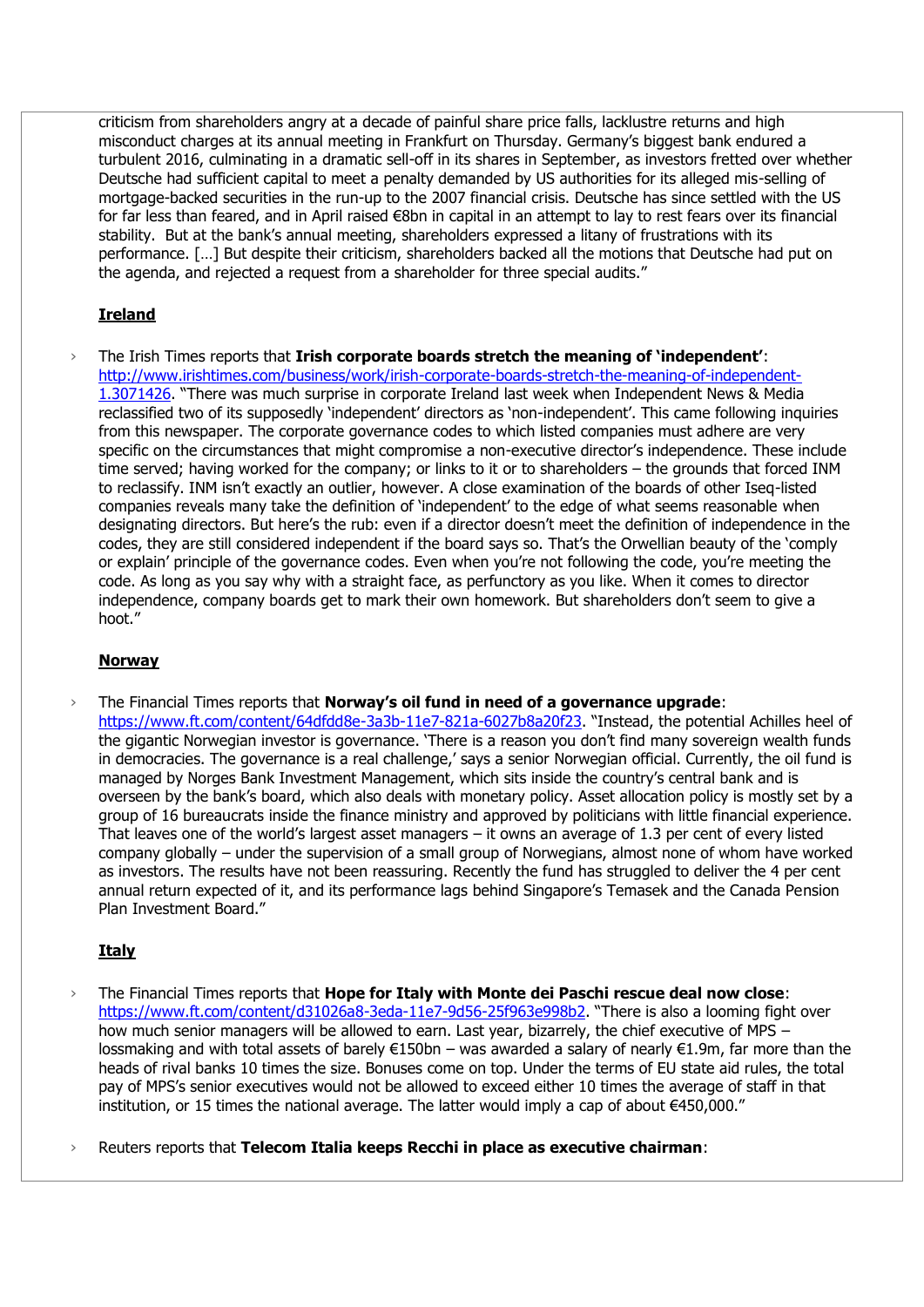<http://www.reuters.com/article/telecomitalia-chairman-idUSL8N1I7429>. "Telecom Italia on Friday confirmed Giuseppe Recchi as executive chairman in a sign that top shareholder Vivendi was treading a cautious line ahead of an EU ruling over whether it can control Italy's biggest phone group. The appointment came a day after the French media group tightened its grip on Telecom Italia by appointing 10 directors out of 15 to the board of the Italian company. Vivendi, which owns 24 percent of Telecom Italia, had put its CEO Arnaud de Puyfontaine top of its list of candidates for the Italian firm's board, which in Italy usually indicates the proposed chairman."

#### **Spain**

› ECGS has announced that it will **incorporate Spanish proxy advisor to the partnership, Corporance**: [https://frontisgovernanceblog.wordpress.com/2017/05/14/ecgs-incorporates-spanish-proxy-advisor-to-the](https://frontisgovernanceblog.wordpress.com/2017/05/14/ecgs-incorporates-spanish-proxy-advisor-to-the-partnership-corporance/)[partnership-corporance/](https://frontisgovernanceblog.wordpress.com/2017/05/14/ecgs-incorporates-spanish-proxy-advisor-to-the-partnership-corporance/). "The international network of local independent proxy advisors, Expert Corporate Governance Service (ECGS) has complemented its footprint in Europe by entering into a partnership agreement with Spain's CORPORANCE Asesores de Voto, the first local proxy advisor and provider of advisory services to Spanish institutional investors. It will also cover the Portuguese market. With this agreement CORPORANCE joins the partnership of local European leaders in this field such as Proxinvest (France), Ethos Foundation (Switzerland), DSW (Germany), Frontis Governance (Italy), VIRV Solutions (Netherlands) and Manifest (UK). Its incorporation completes the map of the main European partners and, like them, will provide local expert independent advice on corporate governance matters of companies listed in Spain and Portugal." See here for the ECGS partners: [http://www.ecgs.net/partners.](http://www.ecgs.net/partners)

### **United States**

- › The New York Times reports that **Dubious Corporate Practices Get a Rubber Stamp From Big Investors**: [https://www.nytimes.com/2017/05/19/business/gretchen-morgenson-arconic-activist](https://www.nytimes.com/2017/05/19/business/gretchen-morgenson-arconic-activist-investors.html)[investors.html](https://www.nytimes.com/2017/05/19/business/gretchen-morgenson-arconic-activist-investors.html). "Another problem: The structure of Arconic's board – and Alcoa's before it – is investorunfriendly. It is what's known as a classified board, in which directors' terms are staggered, protecting them from being voted out en masse. Nevertheless, two of the company's largest shareholders, BlackRock and Vanguard, voted their clients' shares in support of Alcoa's management and board last year. And they rejected a proposal urging the company install an independent chairperson. At the time, Klaus Kleinfeld, Alcoa's longtime chief executive, was also its chairman. Had BlackRock and Vanguard favored the proposal for an independent chairperson, Mr. Kleinfeld might have been subject to greater oversight. This may have been a good idea, given the bizarre sequence of events that forced Mr. Kleinfeld from his posts at Arconic last month. [...] This is far from unusual. According to Proxy Insight, a data analytics firm that tracks shareholder votes, BlackRock voted in favor of 95.4 percent of management-sponsored proposals last year, while Vanguard sided 94.7 percent of the time with management. Such support suggests that today's corporations are models of perfection, requiring little change in the way they operate and serve shareholders. It seems unlikely that clients of BlackRock and Vanguard agree with that view."
- › The Street reports that **Executive Pay Rejection Shows ConocoPhillips Still Has Work to Do**: [https://www.thestreet.com/story/14139333/1/executive-pay-rejection-shows-conocophillips-still-has-work-to](https://www.thestreet.com/story/14139333/1/executive-pay-rejection-shows-conocophillips-still-has-work-to-do.html)[do.html](https://www.thestreet.com/story/14139333/1/executive-pay-rejection-shows-conocophillips-still-has-work-to-do.html). "A majority of ConocoPhillips (COP) investors voted against an executive compensation plan outlined by the company in a virtual shareholders' meeting Tuesday – a move that could put pressure on ConocoPhillips to execute on its broader initiatives in the coming months, including further asset sales. Preliminary vote results show that 68% of the Houston oil and natural gas producer's present shareholders voted against or abstained in a nonbinding say-on-pay vote over the company's 2016 compensation package."
- › Bloomberg reports about **John Malone's Formula for Successful Shareholder Meetings: 15 Minutes or Less**: [https://www.bloomberg.com/news/articles/2017-05-23/billionaire-malone-packs-four-shareholder](https://www.bloomberg.com/news/articles/2017-05-23/billionaire-malone-packs-four-shareholder-meetings-in-one-hour)[meetings-in-one-hour](https://www.bloomberg.com/news/articles/2017-05-23/billionaire-malone-packs-four-shareholder-meetings-in-one-hour). "It's the corporate-governance equivalent of speed dating. Within just one hour on Wednesday, the gavel will fall at four shareholder meetings in the same room at the same place: the headquarters of Major League Baseball's Atlanta Braves. It's possible because a single person controls all four companies, as well as the team: billionaire media-and-sports mogul John Malone, whose empire includes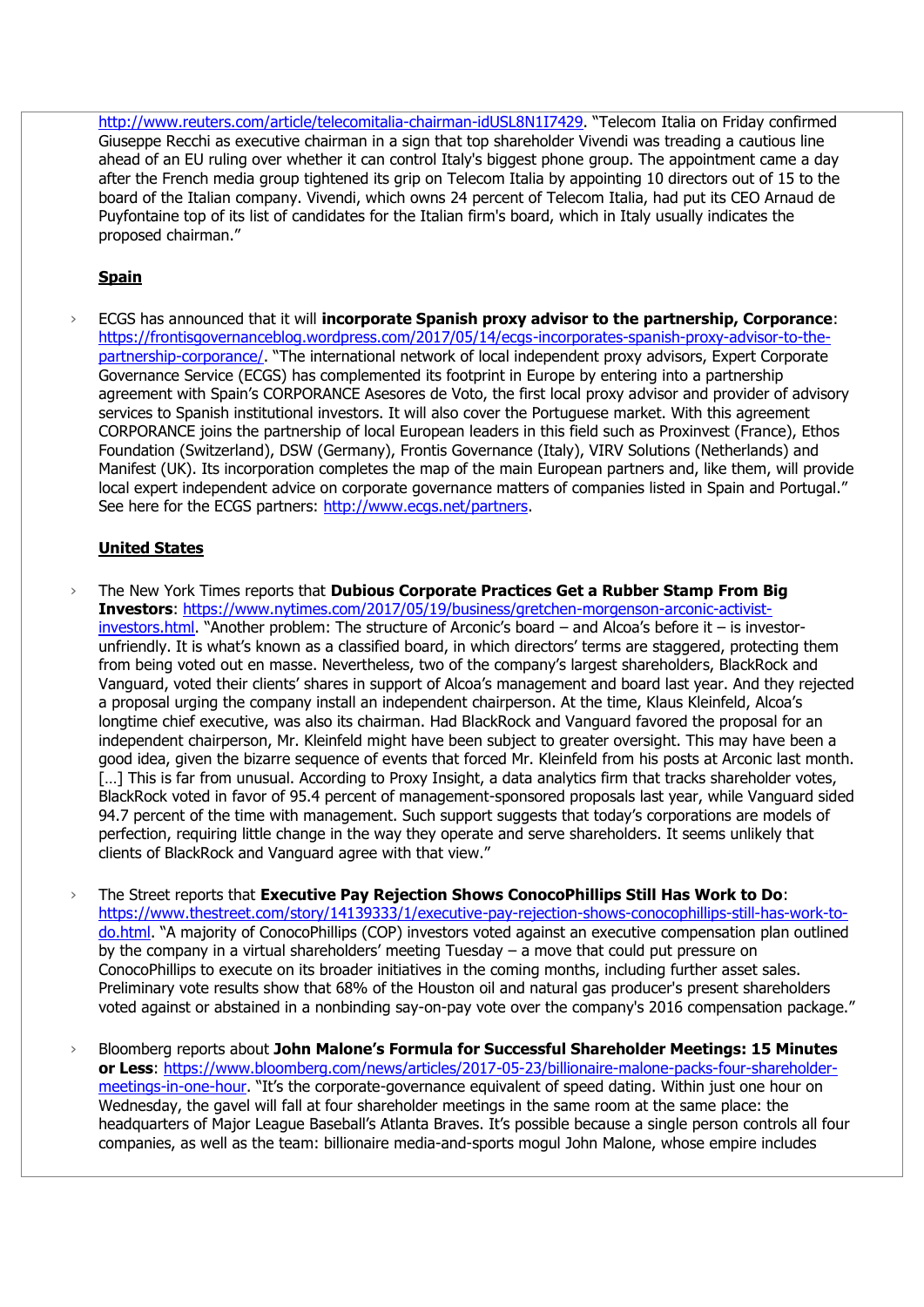Sirius XM satellite radio, QVC shopping, Formula One racing, the TripAdvisor website and stakes in cable operator Charter Communications Inc. and the company that owns the Starz network. These 15-minute shareholder meetings show how corporate democracy in America can be pro-forma. It's especially true at companies such as Malone's where multiple classes of stock give a single owner the bulk of the votes. Liberty Media Corp. and three other similarly named Malone-controlled businesses are holding gatherings Wednesday."

# **Canada**

› The Financial Post reports that **Bombardier chairman re-elected to the board amid public uproar over pay, steps back from executive role**: [http://business.financialpost.com/news/transportation/bombardier](http://business.financialpost.com/news/transportation/bombardier-executive-chairman-steps-down-after-shareholder-outcry-over-pay-hikes)[executive-chairman-steps-down-after-shareholder-outcry-over-pay-hikes](http://business.financialpost.com/news/transportation/bombardier-executive-chairman-steps-down-after-shareholder-outcry-over-pay-hikes). "Despite public outcry from major institutional shareholders and protests in Quebec, Bombardier Inc. has approved its executive compensation plan and re-elected Pierre Beaudoin, who relinquished his role as executive but will remain chairman of the board. Beaudoin, a member of the family which maintains control of the company through multiple voting shares, was re-elected with 92.32 per cent of the vote at Thursday's annual general meeting. […] Beaudoin, whose leadership was criticized by several pension funds earlier this week, will step down as executive chairman effective June 30, the Montreal-based company said in a statement, but will continue to serve as non-executive chairman."

# **Australia**

› The Financial Times reports that **Australian pension funds push for more female company directors**: <https://www.ft.com/content/fa3914c8-41b0-11e7-9d56-25f963e998b2>. "Australia's largest pension fund has begun voting against the re-election of directors at companies without any female representation on their boards, as part of a push by the A\$2.2tn superannuation industry to promote gender diversity. This month AustralianSuper, which manages A\$110bn (US\$82bn) in assets and has 2.2m members, voted against the reelection of Martin Rowley, chairman of Galaxy Resources, at the annual meeting of the Perth-based lithium miner. In April the fund voted its shares against re-election of Marcelino Fernandez Verdes as chairman of the A\$13bn construction company, Cimic Group. Both men were re-elected to their posts in spite of the protest vote by AustralianSuper but the fund has vowed to continue advocating for change. Last year the fund wrote to 17 ASX-listed companies with all-male directors warning they could face similar action unless they appointed a woman to the board."

# **New Zealand**

› New Zealand Exchange **has published the final NZX Corporate Governance Code**:

<https://www.nzx.com/regulators/NZXR/announcements/300888>. "NZX today published its final NZX Corporate Governance Code. This is the first substantial update to the NZX Code since 2003 and represents a significant step forward for corporate governance reporting requirements in New Zealand. The NZX Code covers eight principles that reflect internationally accepted corporate governance practices, which are intended to protect the interests of and provide long term value to shareholders while also seeking to reduce the cost of capital for issuers. Each principle contains specific recommendations and explanatory commentary that NZX listed issuers are encouraged to adopt. […] The updated NZX Code will take effect from 1 October 2017 so that it must be reported against for reporting periods ending 31 December 2017 and beyond. Issuers are encouraged to adopt the recommendations on a voluntary basis earlier if they wish." See here for the full document: [https://nzx.com/files/static/cms-documents//NZX\\_Corporate\\_Governance\\_Code\\_2017.pdf.](https://nzx.com/files/static/cms-documents/NZX_Corporate_Governance_Code_2017.pdf)

#### **Japan**

› The Nikkei Asian Review reports that **Japan asks big investors to show voting records**: <http://asia.nikkei.com/Markets/Tokyo-Market/Japan-asks-big-investors-to-show-voting-records>. "Japan is calling on institutional investors to disclose fully detailed records of their votes at corporate shareholders meetings, hoping greater transparency will both safeguard clients' interests and show companies how to